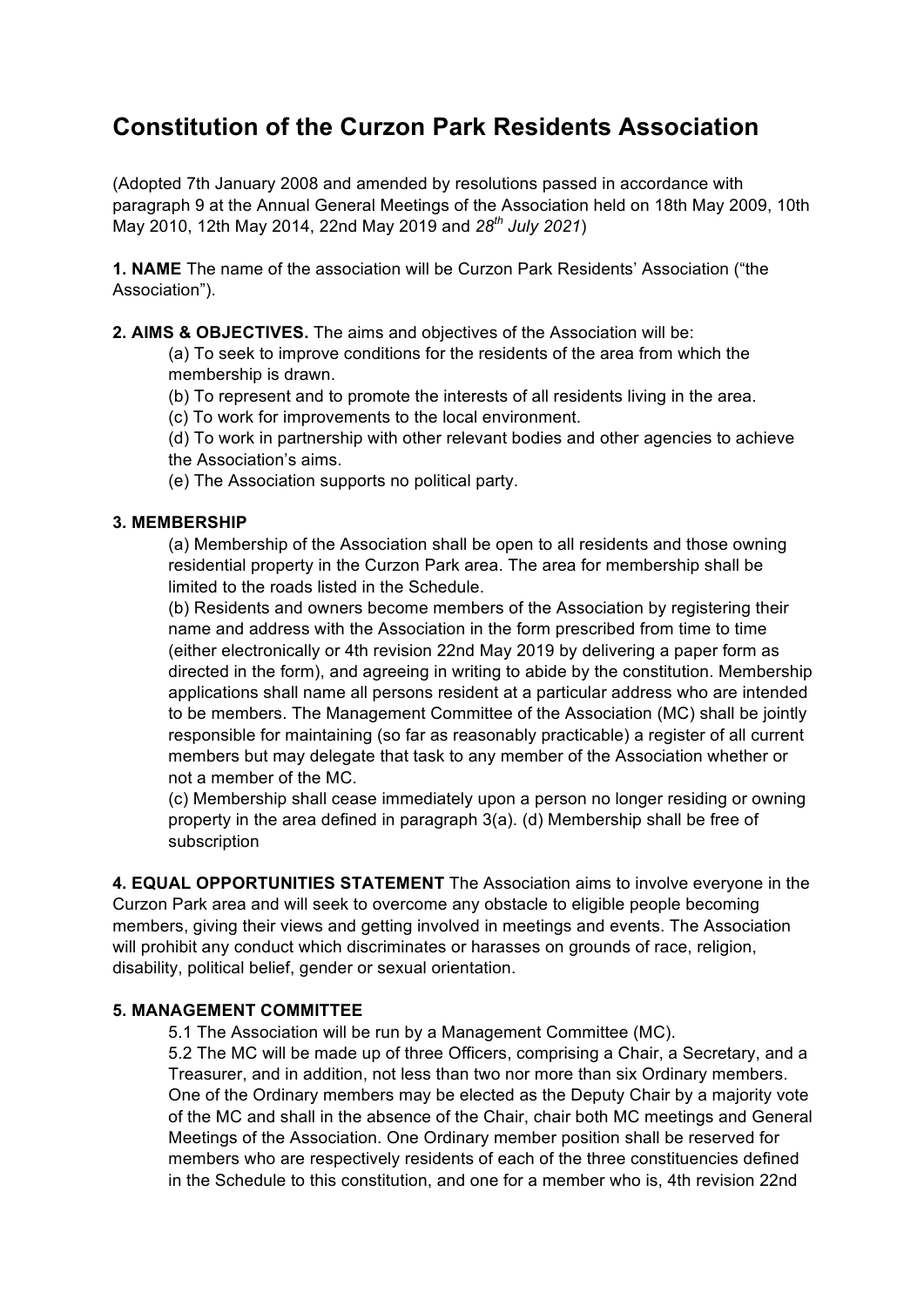May 2019 at the date of election, under 39 years of age. All MC members must be, and remain eligible as, members of the Association.

5.3 The initial members of the MC shall be elected forthwith after the adoption of this constitution by its subscribers and shall hold office until the first Annual General Meeting (AGM). If vacancies occur among the MC Officers or other MC members subsequently, or between AGMs, the MC shall have the power to fill those vacancies by simple majority of the MC members present at an MC meeting, except: (i) where three or more vacancies occur at the same time in which case a Special General Meeting, advertised for that purpose, must be called, and (ii) that they may not (except as permitted below) appoint to any such vacancy a person who up to the time of the immediately preceding AGM had been a member of the MC for a continuous period of three years or more (a "year" being the period between consecutive AGMs). Such a person may nevertheless be reappointed if an AGM has failed to elect an MC consistent with the requirements of this Paragraph 5 and three months have elapsed without those members who were elected having succeeded in filling any vacant Officer post or attracting sufficient appointees to form a quorum. 5.4 MC members who miss more than three consecutive MC meetings without giving reasonable apologies will be deemed to have resigned their post.

5.5 All matters before the MC shall be determined by a simple majority of those MC members present and in the event of equality of votes the Chair or (in his/her absence, the Deputy Chair) shall have a casting vote.

5.6 The MC will have power to co-opt members with skills and knowledge useful to the Association who can advise and support the Association. Co-opted members of the MC may take part in the proceedings of the MC but shall have no voting rights. 4th revision 22nd May 2019

### **6. MEMBERS' MEETINGS**

**6.1 ANNUAL GENERAL MEETING (AGM)** The Association will be democratic and open. Once a year (and no later than after 3 months from each period for which accounts are prepared in accordance with paragraph 8), the MC will call an AGM. Written notice of each AGM shall be sent by the Secretary at least 14 days in advance to every member in the members' register. Such notice shall include any proposed amendments to the constitution of CPRA and the form of any resolution specifically proposed to be voted on at the AGM. All reasonable endeavours shall be made to notify all residents, whether members or not of the Association of each AGM but no person may vote at an AGM without first having been registered as a member. Members should be made aware that they will have the opportunity to make nominations for election or stand for election themselves and to vote for the officers and committee at the meeting. Accordingly, there shall no obligation on the Secretary to include in the notice of the AGM the names of members who are proposed as or intend to stand for election as members of the MC. The proceedings of each AGM shall, as a minimum, comprise:

(a) The minutes of the previous AGM to be presented for approval;

(b) A report of the Association's activities to be presented by the Chair of the MC;

(c) A presentation by the Treasurer of accounts for the twelve month period ending on the most recent 31st March;

(d) Votes on amendments to the constitution if any are proposed;

(e) The existing MC members will stand down The Officers and other MC members for the next year will be elected. Nominations for Officers and other MC members may be accepted and voted upon only if the person nominated is present at the AGM or has prior to the AGM delivered to the Secretary a signed note agreeing to serve on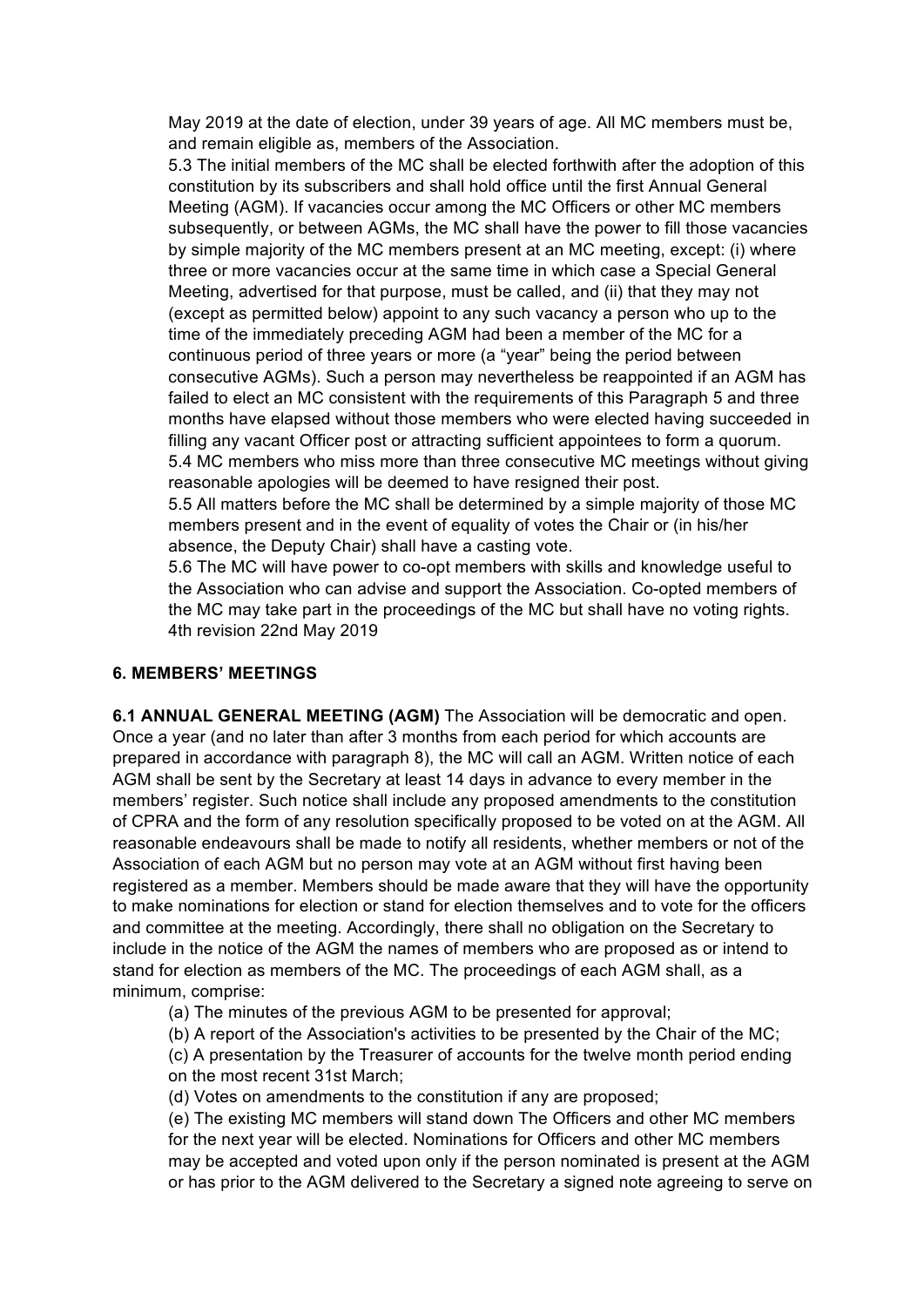the MC in the relevant capacity if elected. A member who has stood down will be eligible for re-election provided that he has not been 4th revision 22nd May 2019 elected to the MC at each of the immediately three preceding AGMs (f) If the numbers elected are insufficient to provide a quorum at an MC meeting or should any Officer post remain unfilled, the AGM will decide whether the MC should start procedures to dissolve the Association in accordance with Paragraph 10. Alternatively such members as are elected to serve on the MC may be mandated by the AGM to operate as an MC notwithstanding the lack of a quorum for up to six months with a view to appointing additional or replacement members and Officers so as to form an MC complying with Paragraph 5. Should the MC so mandated fail to do so within six months, it shall dissolve the Association.

(g) Any notice required to be given to members in writing (in connection with an AGM or otherwise) may be given by including the notice in a newsletter circulated to each household within the Association's area. It may alternatively be given by email to a member who has specifically consented to receive communications from the Association by that means.

(h) All decisions to be taken at an AGM shall be decided by simple majority vote of those present at the time the vote is taken.

(i) The Chair shall have discretion to call members of the Association to order. He may require them to exercise proper discipline if their behaviour is disruptive to the meeting. In an extreme case he may require them to leave the meeting

**6.2 SPECIAL GENERAL MEETING** The MC may, at any time, call a Special Meeting of the Association, giving at least 7 days written notice to all registered members, to consider any matter that the MC may in its absolute discretion decide should be referred to all members. A Special Meeting of the Association will also be called by the Secretary whenever 10 or more registered members so request in writing stating the business to be considered and setting out any 4th revision 22nd May 2019 resolution to be proposed. This shall be in the form of a letter signed by 10 people resident at or owning property at different addresses within the Association's area. The secretary will ensure that the meeting is held within 28 days of receipt of such written request and that all registered members are given prior notice as required for an AGM and defined in paragraph 6.1. Subject to paragraph 9 (Alterations to the Constitution) the conduct of proceedings at and the methods of giving notice of a Special Meeting shall be as prescribed for an AGM.

**6.3. ASSOCIATION EVENTS** The MC will from time to time decide to hold additional open meetings or events. These shall be in addition to the formal members' meetings defined above and shall be open to everyone residing in the area defined in 3(a). The MC shall not be obliged to give formal notice of such meetings or events or conduct business formally, but will use its reasonable endeavours to publicise them to all residents of the area whether registered members or not (or to such sections of residents to whom it judges that the meeting or event is likely to be of interest. They may be held in response to specific initiatives or issues or at the general judgement of the MC.

## **7. MANAGEMENT COMMITTEE MEETINGS**

(a) The MC shall decide on the frequency of its meetings, but shall hold at least one meeting within 14 days prior to the giving of notice for an AGM. All members of the MC shall be consulted on the dates and venues of MC meetings but no individual or minority of members shall be entitled to object to a meeting being called by the secretary at a particular time or place